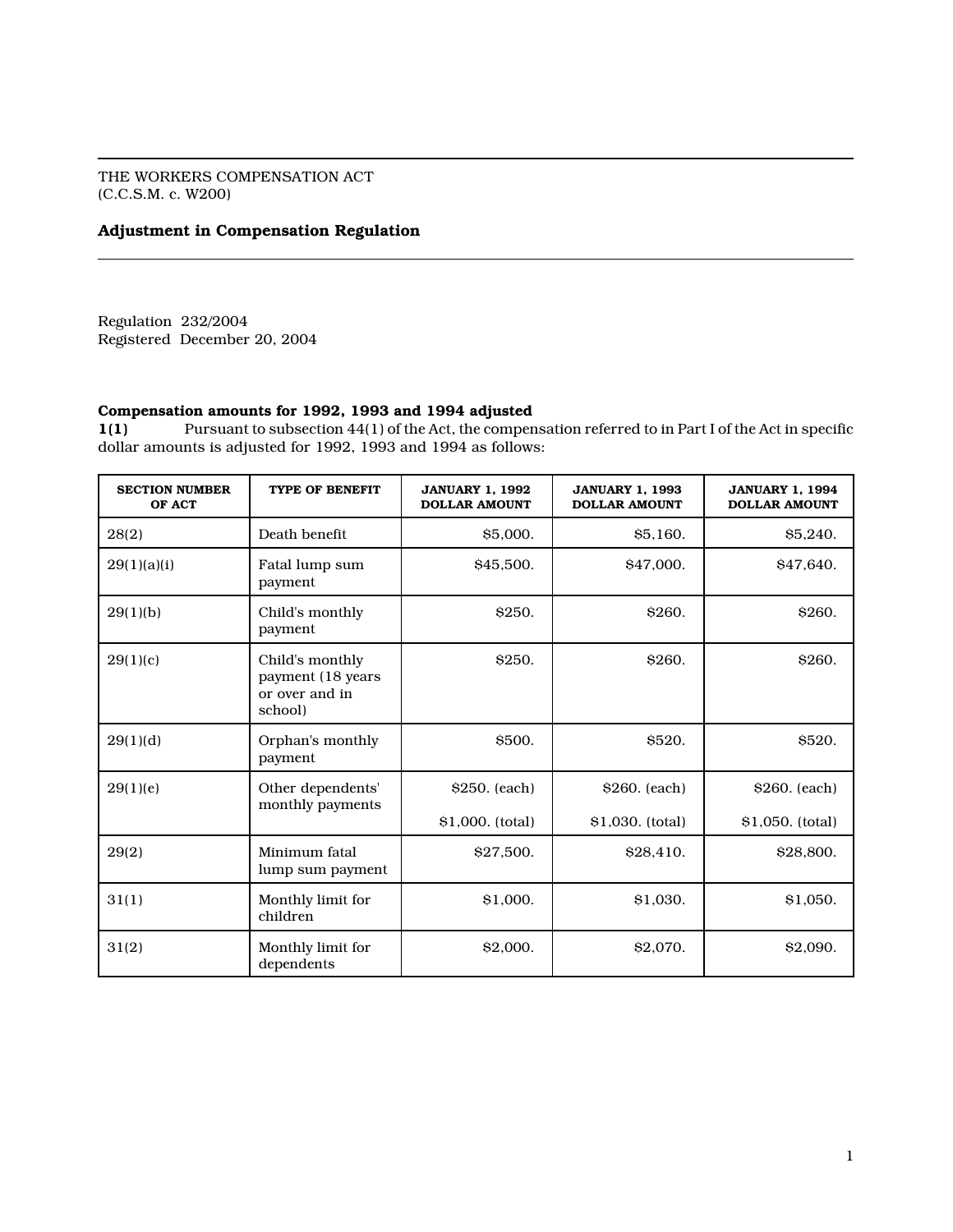| <b>SECTION NUMBER</b><br>OF ACT | TYPE OF BENEFIT                | <b>JANUARY 1, 1992</b><br><b>DOLLAR AMOUNT</b> | <b>JANUARY 1, 1993</b><br><b>DOLLAR AMOUNT</b> | <b>JANUARY 1, 1994</b><br><b>DOLLAR AMOUNT</b> |
|---------------------------------|--------------------------------|------------------------------------------------|------------------------------------------------|------------------------------------------------|
| 38(2)(a)                        | Impairment lump<br>sum payment | <b>\$500.</b>                                  | <b>\$520.</b>                                  | <b>\$520.</b>                                  |
| $38(2)(b)$ and (c)              | Impairment lump<br>sum payment | \$1,000.                                       | \$1,030.                                       | \$1,050.                                       |

Compensation amounts for 1995, 1996 and 1997 adjusted 1(2) Pursuant to subsection 44(1) of the Act, the compen Pursuant to subsection 44(1) of the Act, the compensation referred to in Part I of the Act in specific dollar amounts is adjusted for 1995, 1996 and 1997 as follows:

| <b>SECTION NUMBER</b><br>OF ACT | TYPE OF BENEFIT                                                   | <b>JANUARY 1, 1995</b><br><b>DOLLAR AMOUNT</b> | <b>JANUARY 1, 1996</b><br><b>DOLLAR AMOUNT</b> | <b>JANUARY 1, 1997</b><br><b>DOLLAR AMOUNT</b> |
|---------------------------------|-------------------------------------------------------------------|------------------------------------------------|------------------------------------------------|------------------------------------------------|
| 28(2)                           | Death benefit                                                     | \$5,290.                                       | \$5,340.                                       | \$5,440.                                       |
| 29(1)(a)(i)                     | Fatal lump sum<br>payment                                         | \$48,160.                                      | \$48,610.                                      | \$49,530.                                      |
| 29(1)(b)                        | Child's monthly<br>payment                                        | \$260.                                         | \$270.                                         | \$270.                                         |
| 29(1)(c)                        | Child's monthly<br>payment (18 years<br>or over and in<br>school) | <b>\$260.</b>                                  | \$270.                                         | \$270.                                         |
| 29(1)(d)                        | Orphan's monthly<br>payment                                       | \$530.                                         | \$530.                                         | \$540.                                         |
| 29(1)(e)                        | Other dependents'                                                 | \$260. (each)                                  | \$270. (each)                                  | \$270. (each)                                  |
|                                 | monthly payments                                                  | \$1,060. (total)                               | \$1,070.(total)                                | \$1,090. (total)                               |
| 29(2)                           | Minimum fatal<br>lump sum<br>payment                              | \$29,110.                                      | \$29,380.                                      | \$29,930.                                      |
| 31(1)                           | Monthly limit for<br>children                                     | \$1,060.                                       | \$1,070.                                       | \$1,090.                                       |
| 31(2)                           | Monthly limit for<br>dependents                                   | \$2,120.                                       | \$2,140.                                       | \$2,180.                                       |
| 38(2)(a)                        | Impairment lump<br>sum payment                                    | \$530.                                         | \$530.                                         | \$540.                                         |
| $38(2)(b)$ and (c)              | Impairment lump<br>sum payment                                    | \$1,060.                                       | \$1,070.                                       | \$1,090.                                       |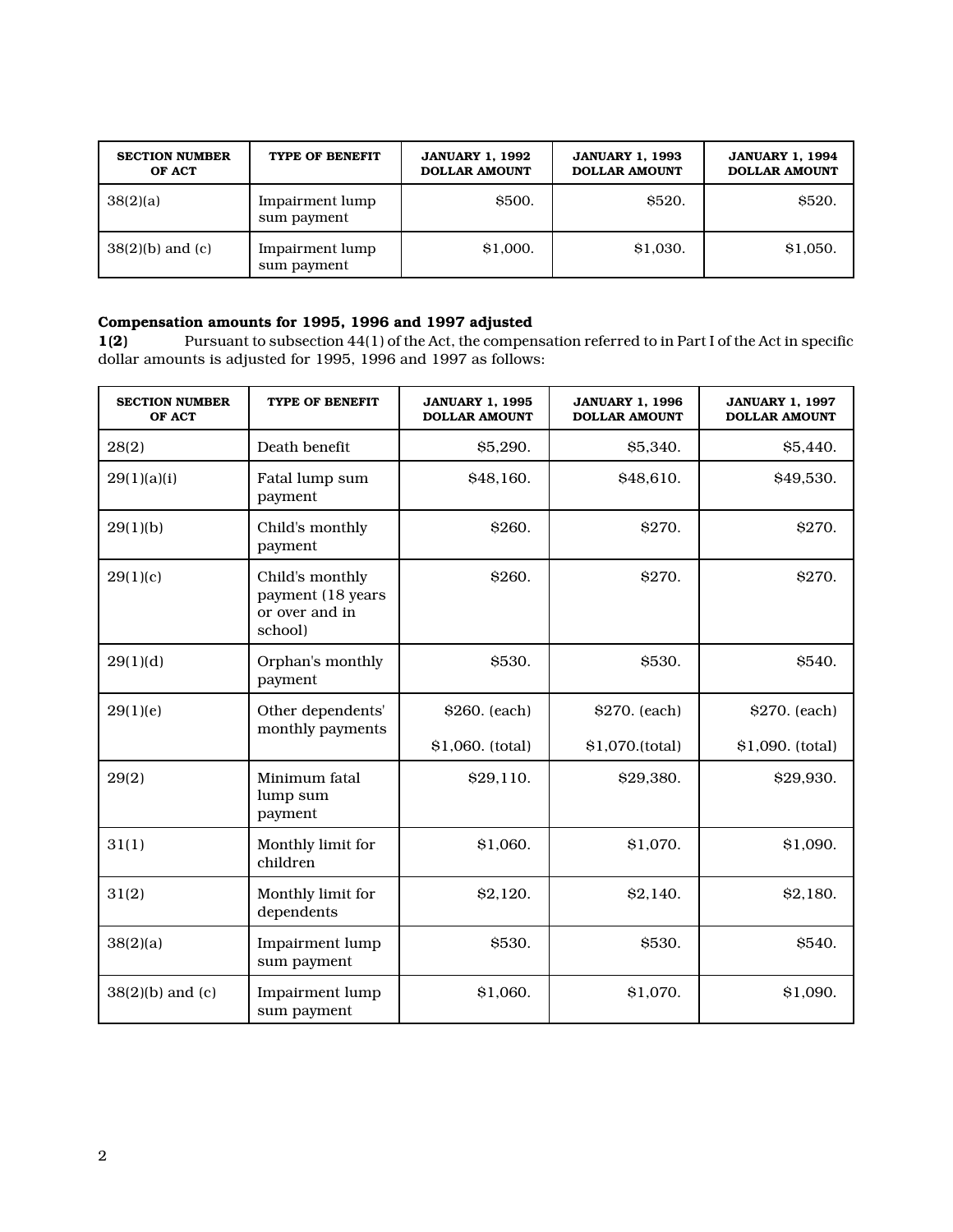# Compensation amounts for 1998, 1999 and 2000 adjusted<br>1(3) Pursuant to subsection 44(1) of the Act, the compen

Pursuant to subsection 44(1) of the Act, the compensation referred to in Part I of the Act in specific dollar amounts is adjusted for 1998, 1999 and 2000 as follows:

| <b>SECTION NUMBER</b><br>OF ACT | <b>TYPE OF BENEFIT</b>                                            | <b>JANUARY 1, 1998</b><br><b>DOLLAR AMOUNT</b> | <b>JANUARY 1, 1999</b><br><b>DOLLAR AMOUNT</b> | <b>JANUARY 1, 2000</b><br><b>DOLLAR AMOUNT</b> |
|---------------------------------|-------------------------------------------------------------------|------------------------------------------------|------------------------------------------------|------------------------------------------------|
| 28(2)                           | Death benefit                                                     | \$5,540.                                       | \$5,660.                                       | \$5,790.                                       |
| 29(1)(a)(i)                     | Fatal lump sum<br>payment                                         | \$50,380.                                      | \$51,460.                                      | \$52,720.                                      |
| 29(1)(b)                        | Child's monthly<br>payment                                        | \$280.                                         | \$280.                                         | \$290.                                         |
| 29(1)(c)                        | Child's monthly<br>payment (18 years<br>or over and in<br>school) | \$280.                                         | \$280.                                         | \$290.                                         |
| 29(1)(d)                        | Orphan's monthly<br>payment                                       | \$550.                                         | \$570.                                         | \$580.                                         |
| 29(1)(e)                        | Other dependents'<br>monthly payments                             | \$280. (each)                                  | \$280. (each)                                  | \$290. (each)                                  |
|                                 |                                                                   | $$1,110.$ (total)                              | \$1,130. (total)                               | \$1,160. (total)                               |
| 29(2)                           | Minimum fatal<br>lump sum<br>payment                              | \$30,450.                                      | \$31,100.                                      | \$31,870.                                      |
| 31(1)                           | Monthly limit for<br>children                                     | \$1,110.                                       | \$1,130.                                       | \$1,160.                                       |
| 31(2)                           | Monthly limit for<br>dependents                                   | \$2,210.                                       | \$2,260.                                       | \$2,320.                                       |
| 38(2)(a)                        | Impairment lump<br>sum payment                                    | \$550.                                         | \$570.                                         | \$580.                                         |
| $38(2)(b)$ and (c)              | Impairment lump<br>sum payment                                    | \$1,110.                                       | \$1,130.                                       | \$1,160.                                       |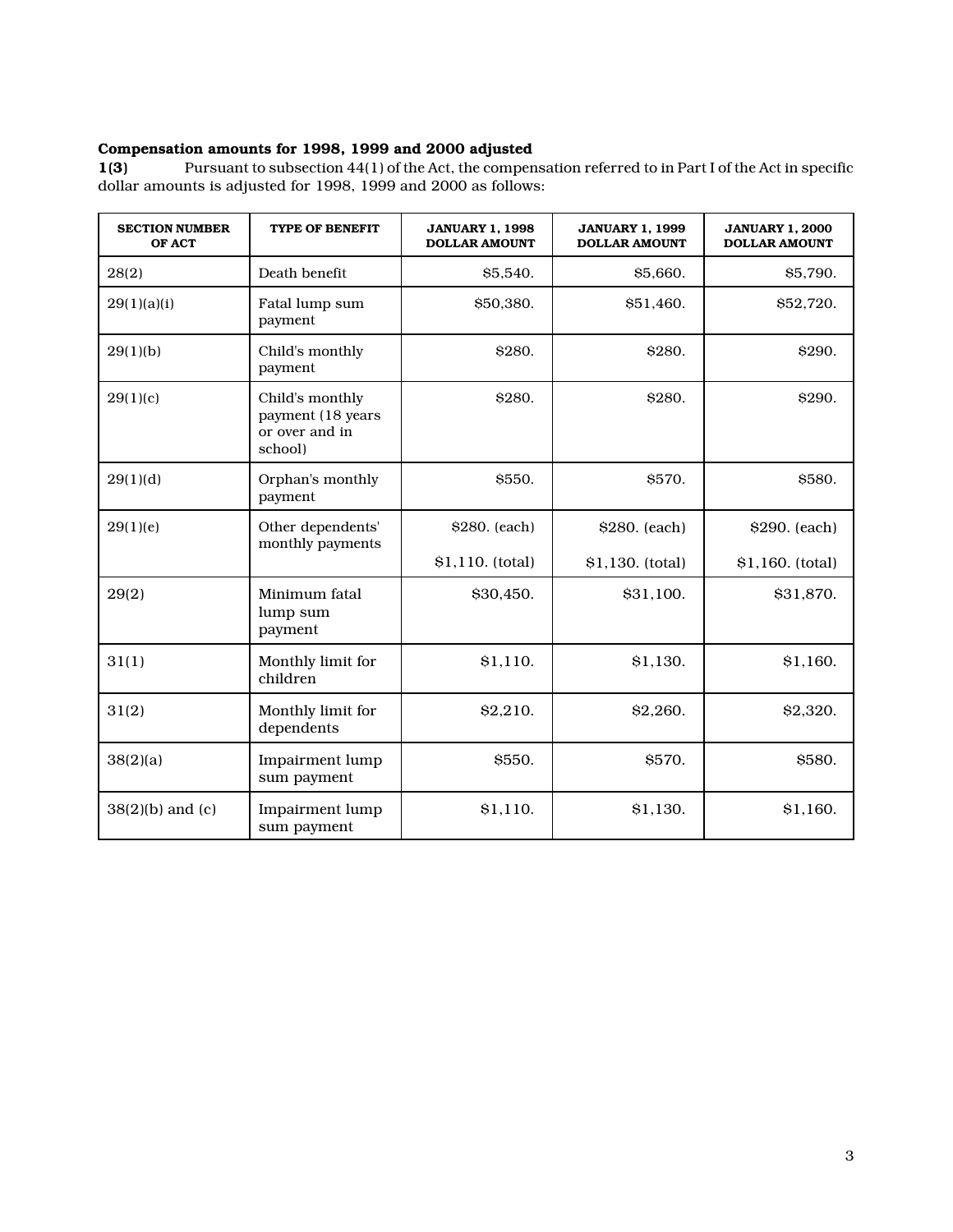# Compensation amounts for 2001, 2002 and 2003 adjusted

1(4) Pursuant to subsection 44(1) of the Act, the compensation referred to in Part I of the Act in specific dollar amounts is adjusted for 2001, 2002 and 2003 as follows:

| <b>SECTION NUMBER</b><br>OF ACT | <b>TYPE OF BENEFIT</b>                                            | <b>JANUARY 1, 2001</b><br><b>DOLLAR AMOUNT</b> | <b>JANUARY 1, 2002</b><br><b>DOLLAR AMOUNT</b> | <b>JANUARY 1, 2003</b><br><b>DOLLAR AMOUNT</b> |
|---------------------------------|-------------------------------------------------------------------|------------------------------------------------|------------------------------------------------|------------------------------------------------|
| 28(2)                           | Death benefit                                                     | \$5,880.                                       | \$6,000.                                       | \$6,110.                                       |
| 29(1)(a)(i)                     | Fatal lump sum<br>payment                                         | \$53,510.                                      | \$54,590.                                      | \$55,620.                                      |
| 29(1)(b)                        | Child's monthly<br>payment                                        | <b>S290.</b>                                   | <b>\$300.</b>                                  | \$310.                                         |
| 29(1)(c)                        | Child's monthly<br>payment (18 years<br>or over and in<br>school) | \$290.                                         | \$300.                                         | <b>\$310.</b>                                  |
| 29(1)(d)                        | Orphan's monthly<br>payment                                       | \$590.                                         | <b>S600.</b>                                   | <b>\$610.</b>                                  |
| 29(1)(e)                        | Other dependents'<br>monthly payments                             | \$290. (each)                                  | \$300. (each)                                  | \$310. (each)                                  |
|                                 |                                                                   | \$1,180. (total)                               | \$1,200. (total)                               | \$1,220. (total)                               |
| 29(2)                           | Minimum fatal<br>lump sum<br>payment                              | \$32,340.                                      | \$32,990.                                      | \$33,610.                                      |
| 31(1)                           | Monthly limit for<br>children                                     | \$1,180.                                       | \$1,200.                                       | \$1,220.                                       |
| 31(2)                           | Monthly limit for<br>dependents                                   | \$2,350.                                       | \$2,400.                                       | \$2,440.                                       |
| 38(2)(a)                        | Impairment lump<br>sum payment                                    | \$590.                                         | \$600.                                         | \$610.                                         |
| $38(2)(b)$ and (c)              | Impairment lump<br>sum payment                                    | \$1,180.                                       | \$1,200.                                       | \$1,220.                                       |

## Compensation amounts 2004 and 2005 adjusted

1(5) Pursuant to subsection 44(1) of the Act, the compensation referred to in Part I of the Act in specific dollar amounts is adjusted for 2004 and 2005 as follows:

| <b>SECTION NUMBER</b><br>OF ACT | <b>TYPE OF BENEFIT</b>  | <b>JANUARY 1.2004</b><br><b>DOLLAR AMOUNT</b> | <b>JANUARY 1, 2005</b><br><b>DOLLAR AMOUNT</b> |
|---------------------------------|-------------------------|-----------------------------------------------|------------------------------------------------|
| 28(2)                           | Death benefit           | <b>S6.190.</b>                                | <b>S6.400.</b>                                 |
| 29(1)(a)(i)                     | Fatal lump sum payment  | \$56,310.                                     | \$58,260.                                      |
| 29(1)(b)                        | Child's monthly payment | <b>\$310.</b>                                 | <b>\$320.</b>                                  |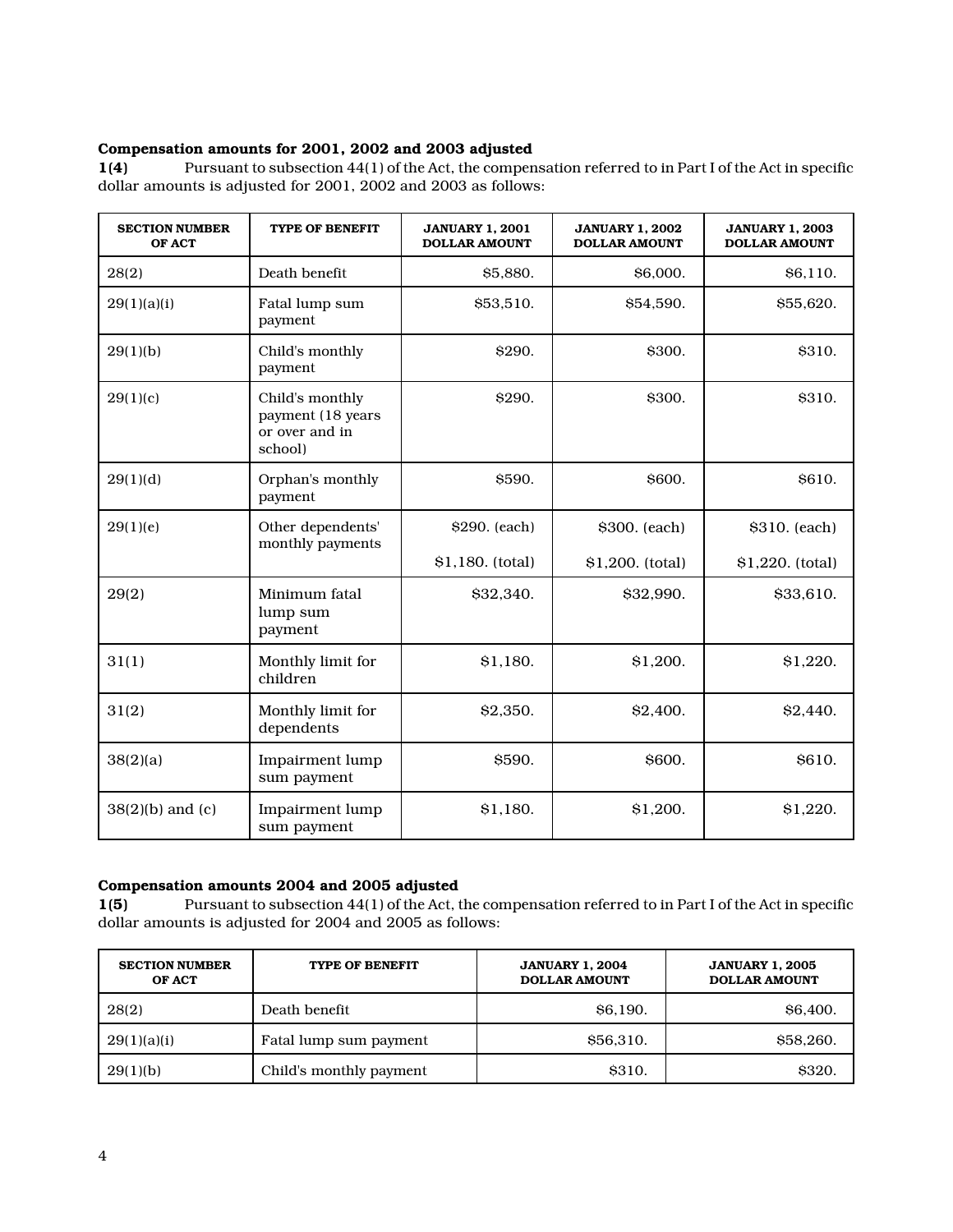| <b>SECTION NUMBER</b><br>OF ACT | <b>TYPE OF BENEFIT</b>                                         | <b>JANUARY 1, 2004</b><br><b>DOLLAR AMOUNT</b> | <b>JANUARY 1, 2005</b><br><b>DOLLAR AMOUNT</b> |
|---------------------------------|----------------------------------------------------------------|------------------------------------------------|------------------------------------------------|
| 29(1)(c)                        | Child's monthly payment<br>(18 years or over and in<br>school) | \$310.                                         | \$320.                                         |
| 29(1)(d)                        | Orphan's monthly payment                                       | \$620.                                         | \$640.                                         |
| 29(1)(e)                        | Other dependents' monthly<br>payments                          | \$310. (each)                                  | \$320. (each)                                  |
|                                 |                                                                | $$1,240.$ (total)                              | \$1,280. (total)                               |
| 29(2)                           | Minimum fatal lump sum<br>payment                              | \$34,030.                                      | \$35,210.                                      |
| 31(1)                           | Monthly limit for children                                     | \$1,240.                                       | \$1,280.                                       |
| 31(2)                           | Monthly limit for dependents                                   | \$2,480.                                       | \$2,560.                                       |
| 38(2)(a)                        | Impairment lump sum<br>payment                                 | \$620.                                         | <b>S640.</b>                                   |
| $38(2)(b)$ and (c)              | Impairment lump sum<br>payment                                 | \$1,240.                                       | \$1,280.                                       |

#### Maximum annual earnings prescribed

 $\, {\bf 2} \qquad \qquad \, \text{Pursuant to clause 68(1)(f) of the Act, the maximum annual earnings established under subsection 46(2)}$ of the Act are prescribed as follows:

| APPLICABLE ANNUAL PERIOD            | <b>MAXIMUM</b><br><b>ANNUAL EARNINGS</b> |
|-------------------------------------|------------------------------------------|
| January 1, 1992 — December 31, 1992 | \$45,500.                                |
| January 1, 1993 — December 31, 1993 | \$47,000.                                |
| January 1, 1994 — December 31, 1994 | \$47,640.                                |
| January 1, 1995 — December 31, 1995 | \$48,160.                                |
| January 1, 1996 — December 31, 1996 | \$48,610.                                |
| January 1, 1997 — December 31, 1997 | \$49,530.                                |
| January 1, 1998 — December 31, 1998 | \$50,380.                                |
| January 1, 1999 — December 31, 1999 | \$51,460.                                |
| January 1, 2000 - December 31, 2000 | \$52,720.                                |
| January 1, 2001 — December 31, 2001 | \$53,510.                                |
| January 1, 2002 — December 31, 2002 | \$54,590.                                |